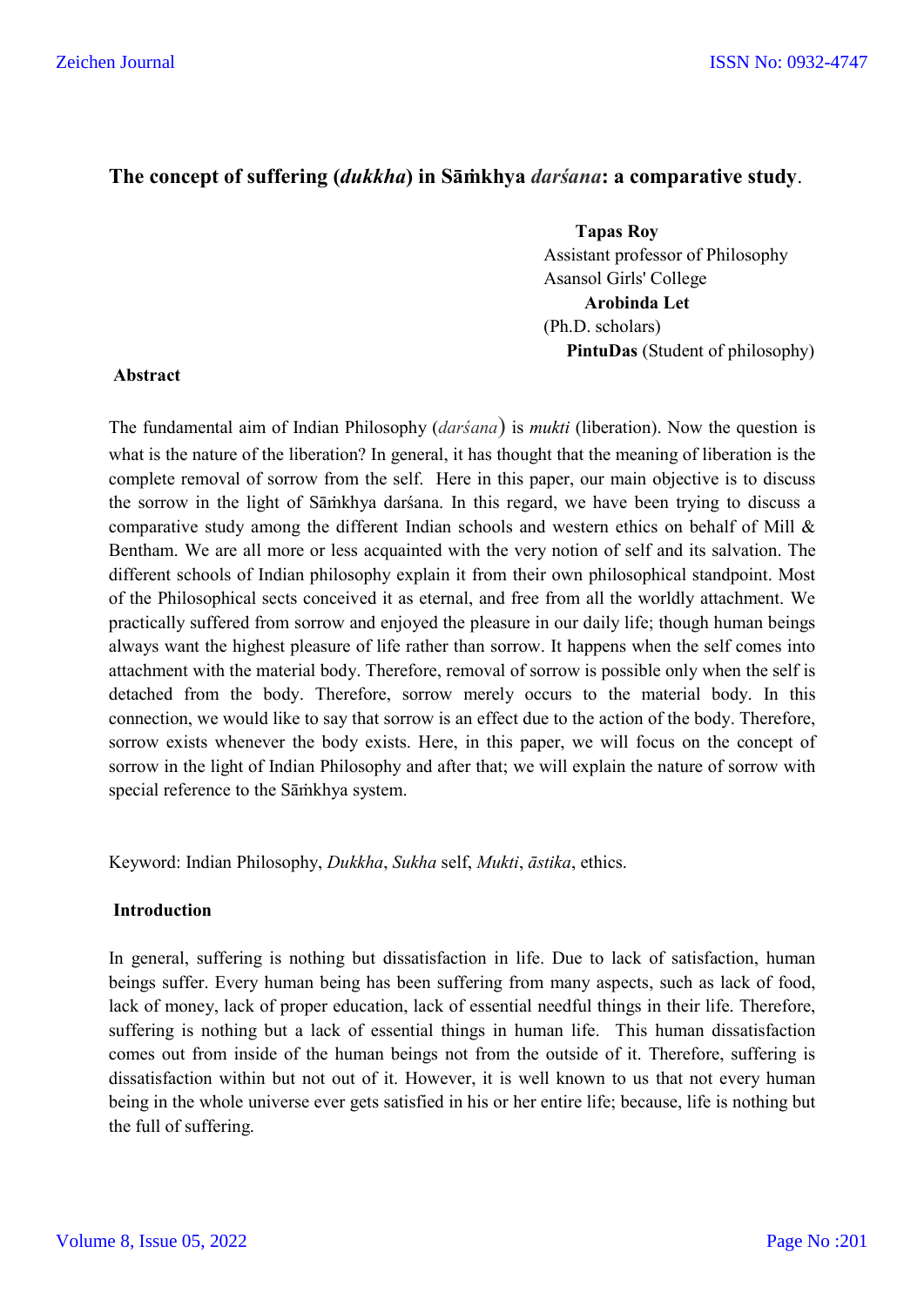In Indian tradition, the word "*Darshan*" means the "vision of truth". In Indian philosophy, the summum bonum of man is to achieve liberation. Most Philosophical schools, except *Vedānta*, conceives that the state of liberation is the restrained from suffering. So the concept of suffering has much attachment with the notion of liberation. In the Indian tradition of philosophizing there are two schools: Optimistic and Pessimistic schools. Of these two, the pessimistic school deals with the fact that there is suffering in human life and one can get rid of this very suffering. We know that Indian Philosophy is raise from a key question: how is the removal of suffering possible? Whenever we are too engaged to explicate the nature of liberation (*mukti*), we must first expose the concept of *dukkha* .

What is the fundamental nature of suffering? Aristotle also talks about the nature of suffering. He has stressed upon the fact that the suffering of the self has not only a physical aspect, but it has a spiritual phenomenon also. According to Stan Van Hooft, suffering has been associated with the concept of justice. 'Suffering would result either from a human violation of the supernatural order or a divine response to such a violation.' (Stan van Hooft, 'The Meanings of Suffering', Hastings Center Report 28, no. 5 (1998), 14.). Suffering must be seen as a part of the Divine law. However, it is inevitable that suffering is ultimately positive as it originated from Divine.

Some ancient Stoic philosophers and Friedrich Nietzsche, a German philosopher, gave some explanation regarding the suffering and it attached with the tragic sense of life. They all have mentioned that there was no plan, purpose, or meaning to existence. The world is nothing but the dynamic system of change and becoming. Whatever happens is without purpose and motive. There is no transcendent meaning to it. It is just like the concept of *Jdricchavāda* in Indian tradition. According to this concept, there is no causal relation in this world. Each and everything is happening in this world by the flow of nature, nothing beyond it. Some other philosophers hold that suffering is not an evil, because everything is happening in our life in Accor-dance with nature. Seneca puts it: 'Pain and poverty do not make a man worse; therefore, they are not evil.'(Stan van Hooft, 'The Meanings of Suffering', Hastings Center Report 28, no. 5 (1998), 14.). According to Stoic philosophers, those people who accept everything that happened with them in this physical world will live with equanimity. It is because physical events like illness, lameness, and other forms of suffering that only affect our body, cannot affect our will or morality.

The Greek philosopher Plato developed a worldview that explains the rationale of suffering in one's life. According to him, there are two worlds, one is a perfect world, another is a world of change, it is a corrupted world. Here the corrupted world means a copy of the original world where human beings suffer due to bodily or worldly attachment.

## **General view of suffering**

.

 <sup>1</sup> (https://www.esamskriti.com/essays/pdf/PB%20Editorial%20May%202021.pdf).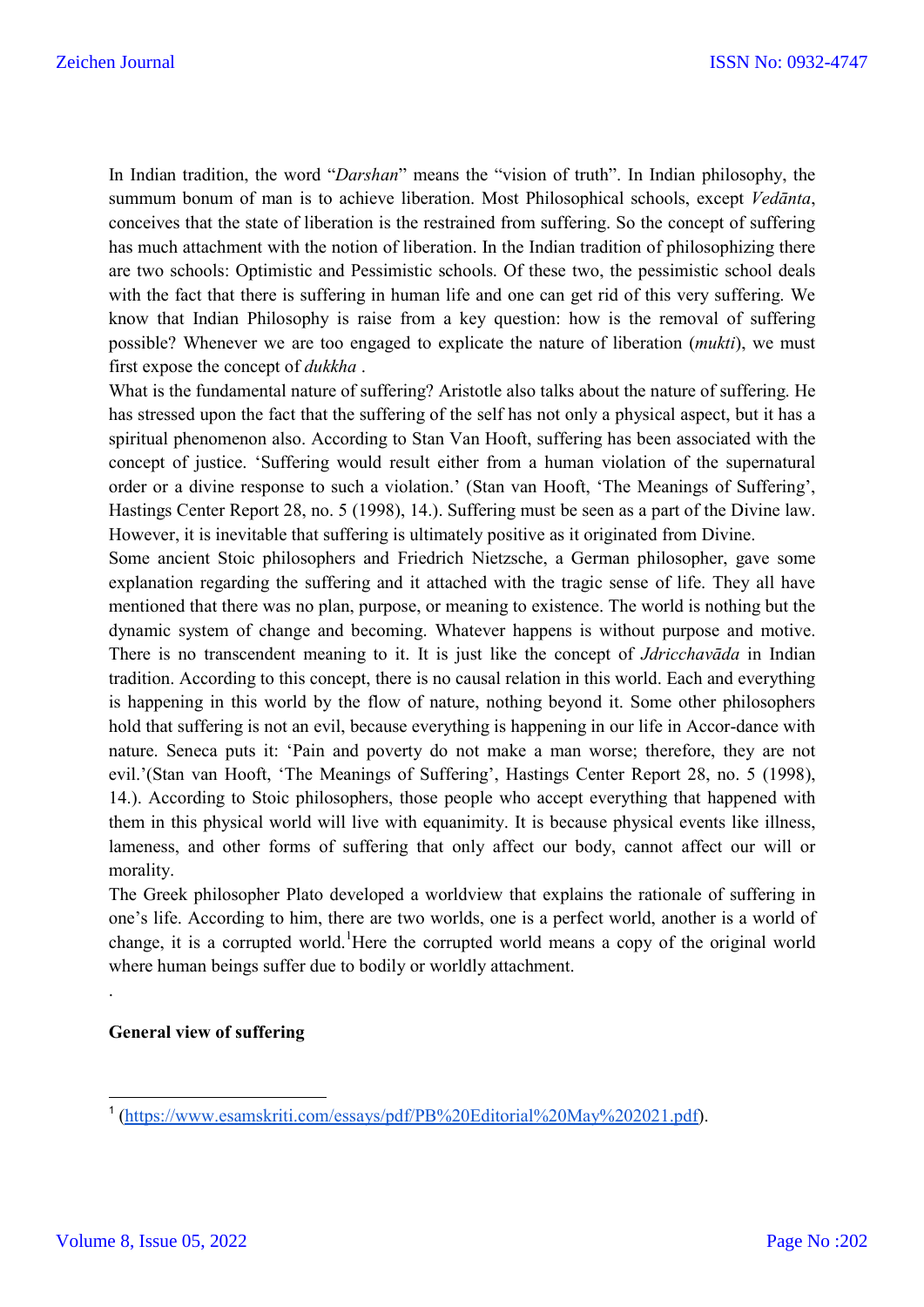Man has expressed his wonder to see the different things in the world; such as the mountain, the sea, the jungle. However, wise persons, after observing the worldly objects, conclude that our perceiving world is nothing but a full of suffering. There is no object in the world that gives permanent happiness. Sometimes we desire an object to get pleasure. In the similar way, when this object destroyed, the pleasure vanishes and the suffering gets started. Actually, what it means, the desired object itself causes happiness and suffering together. Therefore, material objects cannot fulfill our happiness. From birth to death, our lives are nothing but full of unhappiness. Men belong to three different stages, like birth, youth and old age; and in all these stages it occasionally seen that they feel the different types of suffering.

We can see that all the sects of Indian philosophy have a positive approach towards human life. They have a general agreement to deal with the problems of life and reality and they have said that there are sorrows and sufferings in life. That is why; they have drawn great attention to improve a concrete procedure by which human beings can totally overcome these sorrows and sufferings. According to them, the sorrows and suffering of man are due to ignorance about self. Now in our present discussion, we set-forth a general outline of *dukkha* or suffering of different philosophical schools. All the schools of Indian philosophy admit the existence of suffering in the world and they have declared that ignorance is the root cause of suffering. Moreover, it is true that from a nonprofessional to philosophers try to escape from the veil of suffering.

In the Nyāya philosophy there are 12 *prameyas* accepted among them the 11th *prameya* is *dukkha* (suffering). A question may arise why Maharshi Gautama did not discuss individually about *sukh*a (pleasure) in his sutra. This does not mean that Maharshi Gautama directly refutes the presence of *sukha* (pleasure) because *sukha* is a mental perception. Maharshi Gautam in the *lakshana* of *dukkha*, said that "*badhanalakshanam*" *dukhham*. <sup>2</sup> Dukkha is define (*lakshana*) in N.S.1.1.21 as" being of the nature of pain (*badhana*)".

According to Nyāya-Vaisesika school, *dukha* also is a quality of individual self. Pleasure, pain, aversion etc,. Are the adventitious qualities of selves. Vacaspati Mishra augured that the word *dukkha* should not be considered as merely pain, but rather a broader notion of unhappiness. Some Nyāya scholars suggest that *dukha* is disharmony, frustrations. Bhāsarvajña, thinks that frustration and pleasure both are eternal, as it is held in the case of knowledge and ignorance.<sup>3</sup> Again, we can see in the Bhāsā-pariccheda of Viśvanātha, there is the causal relation between demerit and pain. It is the natural instinct of each human being to stay way of pain.<sup>4</sup> According to Nyāya in the state of liberation there is no pain or pleasure, the self is there unconscious.

The concept of *dukkha* (suffering) is the keynote in Buddhist thought. In early Buddhist scriptures, the word *dukkha* has been used in more than one sense. *Dukkha* is suffering, miseries,

 $2$  Nyaya sutra, 1.1.21.

<sup>3</sup> Encyclopedia of Indian Philosophy, Karl. H . Potter, Vol- II, P. 127.

<sup>4</sup> Bhāsā-pariccheda with Siddhānta-Muktāvali by Viśvanātha Nyāya- Paṅcānana, edited by Swami Madhabanada p. 240.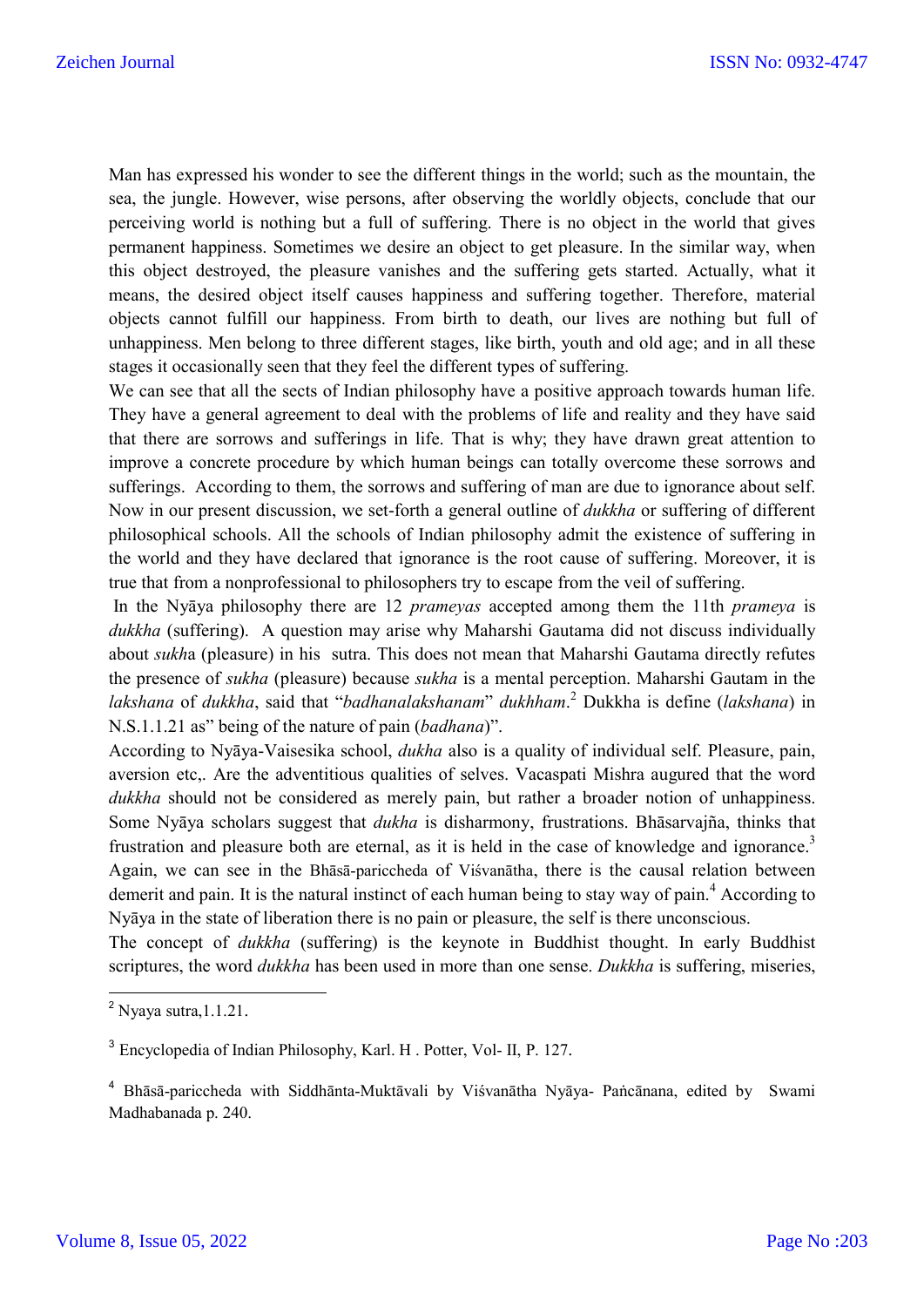conflict, unsatisfactoriness in life. It is used in the psychological, physical and philosophical sense. The term *dukkho* which is the correlative of *sukha* or happiness is primarily used to refer to a mental state. It is something, which is disliked for its own sake (*dvesavisayah*). Hence it is something which is considered as repulsive to all creatures ( *sarvesam pratikulavedaniyam dukham*). It is essential to know that dukkho is seen in the words of Buddha: he, who sees suffering, sees also the arising of suffering, the cessation of suffering. All these fruits are interconnected and interdependent. This document contains the four noble truths of Gautama Buddha: the world is full of suffering, the cause of such suffering or pain, the cessation of suffering and the way of cessation of suffering. Moreover Buddhist philosophers talks about three different kinds of the *dukkha* in the pali literature, such as follows:-

1) *Dukkha dukkha*: it includes ordinary sufferings as well as the fivefold aggregate, which constitute an individual. Hence, it refers to suffering due to birth, sickness, old age, death and a huge association with undesired things or persons, segregation from pleasant conditions. Therefore, it consolidates all kinds of physical and mental suffering.

2) *Vipariṇāma dukkha*: one of the causes of suffering is due to changes. There is a certain time when the happiest moment, pleasure or enjoyment is stable. Happy feelings are not stable for a long time. Due to changes in our happiest moment, *dukkho* arises.

3) *Saṇkhāra- dukkha* : this types of *dukkha* refers any kinds of conditional phenomenon in this universe. According to Buddhism, everything is conditional. James Boyd maintained that the term "Saṇkhāra" brings two meaning. The first meaning presents certain dispositional elements of our existence. Moreover, another meaning of the term refers to any conditioned things. However, here James Boyd argues that the earlier meaning of this term is more crucial in composition with the second one. Because "Saṇkhāra" is asserting an existential claim.

Advaita has admitted two types of *dukkha*, like *sarir dukha* and *manasa dukha*. 'Isha Upanishad says: 'what sorrow can there be for that seer of oneness.' ( Isha Upanishad, 7.). The person who does not perceive the oneness of existence, this ignorant person feels the sorrow. There is no sorrow, our real nature is ananda; therefore, sorrow never be existe in our nature. Sorrow is transmigration from one body to another body; it is called the *samsāra.* Brihadaranyaka Upanishad explains the concept of transmigration and explains the concept of birth and death and cause of suffering. The individual soul when connected with the body and organ is called the birth and it is the source of evils and cause of suffering. When the individual leaves the body and organ it is called death.

It is like a mango fruit is detached from the stalk, the individual self completely detaches from all parts of the body and goes out in the same way in which it had entered the body. (Brihadaranyaka Upanishad, 4.3.8, 4.3.35, and 4.3.36.). The Bhagavadgita says that misery and

 <sup>5</sup> Concept of suffering in Buddhism, Narendra Kumar Dash, pp. 1-15.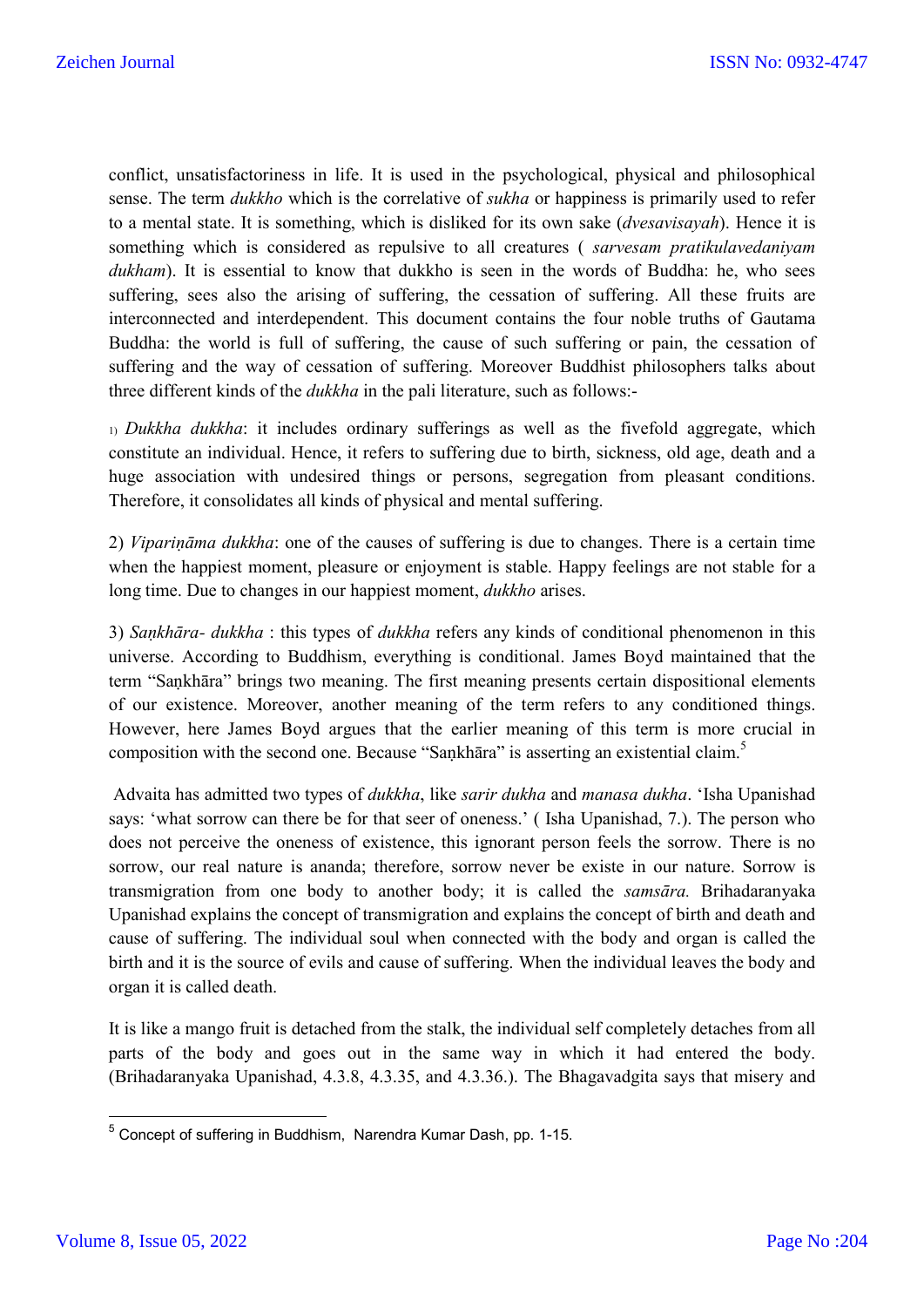impermanence constitute the very nature of this world: 'Anityam asukhaṁ lokam imaṁ prāpya bhajasva mām; having come to this ephemeral and miserable world, you worship Me.' (Gita, 9.33.). Sri Krishna also teaches where to find the marks of suffering: 'seeing the evil, in birth, death, old age, diseases, and misery.' (Gita,13.8). Sri Shankaracharya explains that the evil in birth consists in lying in the womb and coming out of it; evil in old age is in the form of deprivation of intelligence, strength, and vigor, and becoming an object of contempt.<sup>6</sup>

In western ethics according to hedonism, pleasure is nothing but avoiding sorrow. This concept of hedonism is very common to our human life. Bentham and Mill are the keen advocates of altruism or utilitarianism. Both of them claimed "the greatest happiness for the greatest number". According to hedonism, we must say sorrow exists in the world because man wants to be free from sorrow and tries to get pleasure. Here sorrow is nothing but seeking pleasure. This theory talks about the mental and physical pleasure and it is only possible when man gets free from physical and mental sorrow. This theory also talks about the difference between human sorrow and animal sorrow, though their sorrow is different due to their living style. Each & every living being wants pleasure and removing sorrow. According to hedonism, pleasure is the highest end of life.

Therefore, according to hedonism, sorrow comes from this material world and to get free from material sorrow man should remove this sorrow from their life. However, here removing sorrow means not getting permanent pleasure because due to the existence of sorrow in this world man can never be totally free from sorrow in living life. Man can be totally free from material sorrow only when get detached from the material body, otherwise it's impossible to get totally free from sorrow.

## **Concept of Suffering in Sāṁkhya Philosophy**

Sāṁkhya system is one of the oldest systems in Indian philosophy. Their main aim is to remove three types of sorrow from human life. In the Sāṁkhya *karika*, Isvar Krishna has pointed out the hetu of the Dukhho in the *karika* number one; his main aim is to invent the Sāmkhya *Sastrya* to remove the sorrows from human life. Now a question is raised: What are the three types of dukkha? If the suffering does exist then is it possible to remove, if it is possible then what are the ways to remove it? Without the answers to these questions, the main aim of the Sāmkhya *Sastrya*  cannot be fulfilled.

Dukhha is experienced by us. Its existence is known by the perceptual experience. Dukhha is that which we do not want. In this world there are no such animals who have not suffered from the dukkha. If there is no dukkha in this world, then we do not search for the way of removal of the dukhha. Because which is an indeterminate thing, no one tries to discover it. If dukkha is eternal then it is also an unremovable entity, then no one cannot try to remove this dukkha.If the dukkha

 $6$  https://advaitaashrama.org/bending-low-with-load-of-life-meaning-of-human-suffering/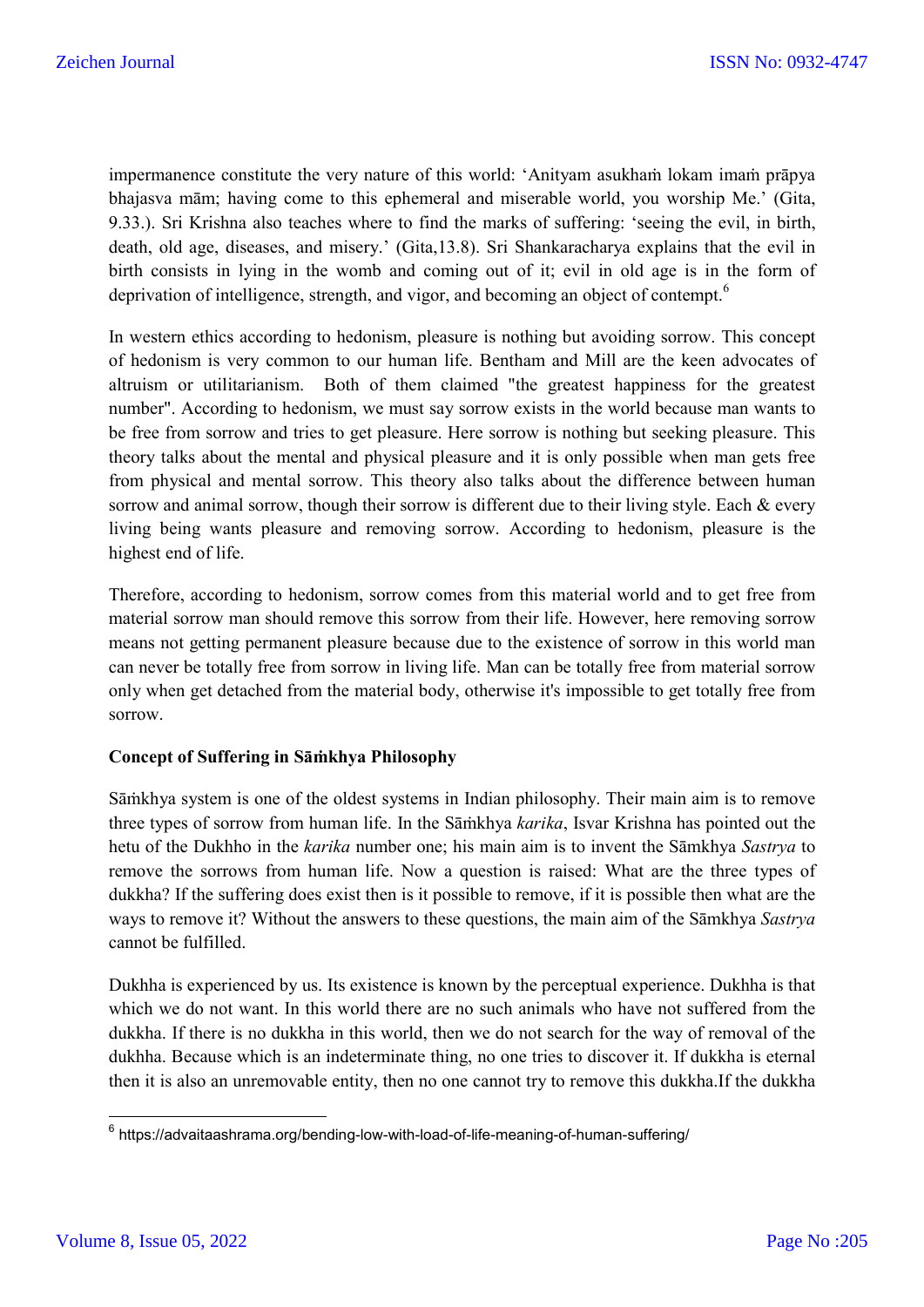is a removable entity but, there is no way to remove the dukkha, then any one do not try to search the way the removal of dukkha. But dukkha is a removable entity and there is a way to remove the dukkha. Dukkha is non eternal, and there is a cause of dukkha, and if we can discover the dukkha then, the removal of dukkha is possible.( Samkhya darsaner bibaran, Bidhubhushan Bhattacharya (Sapta Tirta), PP, 155-156, 2nd edition, 2008/B). Therefore it is established that in this world there is a dukkha, the cause of dukkha and there is a way to remove it.

Those who always suffer from the dukha wanted to know the way of removal of the dukhha. In this world there is a lot of controversy arising regarding the existence of things, but regarding the existence of *dukhha* anyone have not any doubt. *Bhaspoti* Mishra has stated three kinds of *dukkha*. But one thing keep in mind that here he wanted to say that there is a lot of dukhha but if we assemble them it is categories in three. According to Sāṁkhya dukkha is the category of rojoguna. Earthly life is full of three kinds of suffering. These

three types of *dukkha* are *adhyātmika*, *ādhibhautika*, and *ādhidaivika*. 7 . *adhyātmika* dukkha are two types like, sarir dukkha and manasa dukkha. These are *adhyātmika* because they occur in our body; it is intra-organic. *Ādhibhautika* dukkha is that which is the cause of animals, birds, beasts, thorns, man etc. it is called *ādhibhautika because* it is extra organic*.* and *ādhidaivika*  dukkha is due to supernatural causes like planets, ghosts, demons, elemental agencies etc. $8$  But one thing must be kept in mind: dukhha cannot be absolutely destroyed because it is the porinamsa of rajaguna; rajaguna is eternal if dukkha is the porinama of rojaguna it can not be absolutely destroyed. But the end of human life is to get rid of these three kinds of suffering.

Now the question is why do we want to remove the sorrow? We want to remove sorrow because the feeling of the dukkha is not suitable to us. *Dukkha* is eternal so absolute removableness is not possible, but we can decrease it as much as possible. There are different types of ways to remove sorrow. Carvaka darsana their main object is to gain pleasure as much as possible.

Some may question why we should take the way of removal of dukkha that is Sāmkhya sayas. Isvar Krishna has pointed out that Sāmkhya *Sastrya* is the easiest way for removal of sorrow. If honey is available in our locality then why should we go to the mountain to collect honey. ( Sāṁkhya *karika,* III ). Our main objective is the removal of dukkha to achieve liberation. But Sāmkhya's *purusa* is naturally pure cannot attached with the *prakriti* and his evaluator. Therefore, dukkha is not the feeling of *puruṣa*, it is the porinano of *prakṛiti*). So dukkha is forever whether purusa achieved his goal or not.

 <sup>7</sup> Sānkhyatattvakaumudi of Sri Vācasvati Miśra, edited by Narayana Chandra Goswami, Saskrito pustak Bhandar, reprint, 2016, p.11

<sup>8</sup> A critical survey of Indian philosophy, C D Sharma, p.163.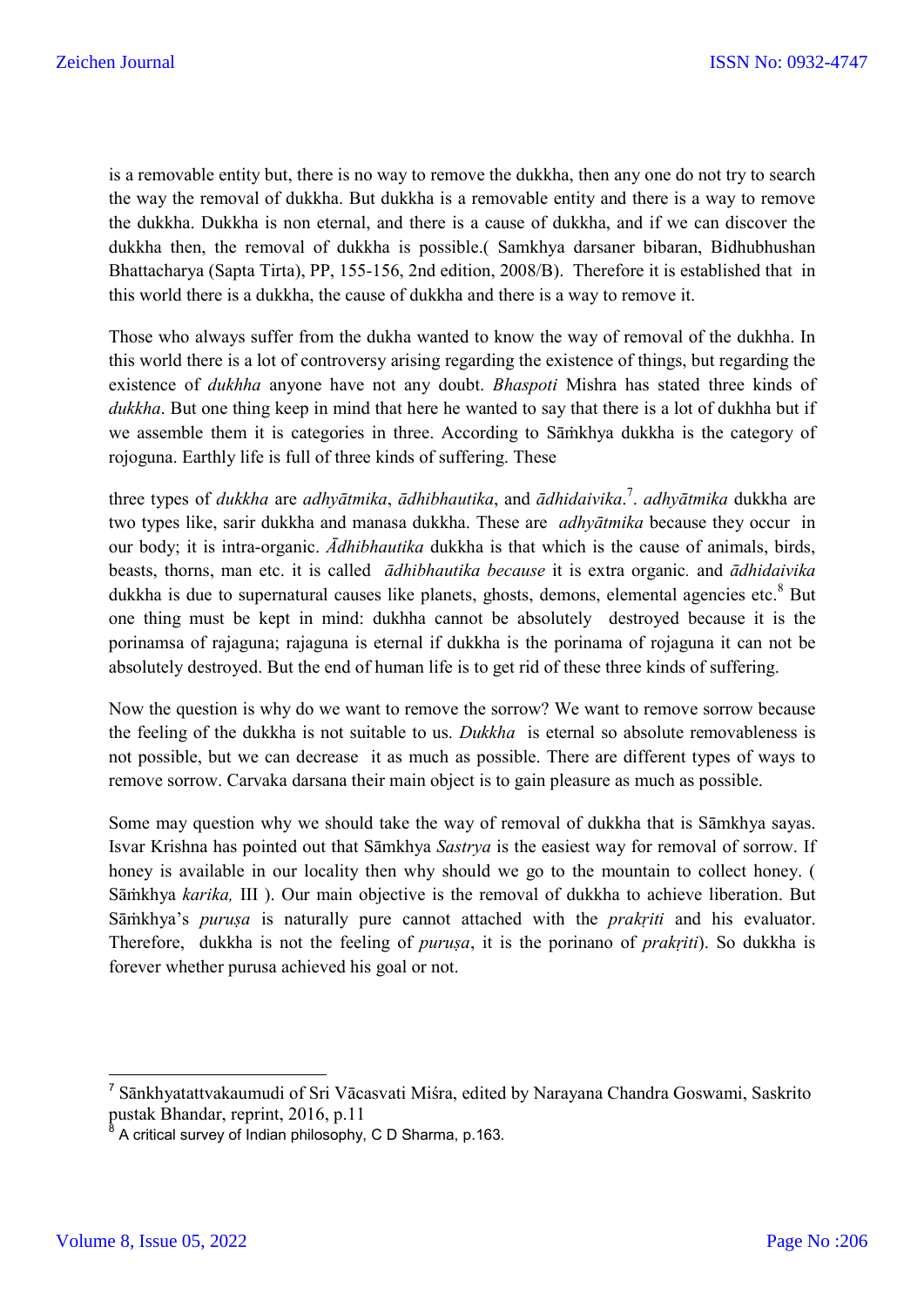## **Conclusion**

From the above discussion and after reviewing all the philosophical standpoint on suffering (*dukkha* ) one thing should be said that the reduction of pain must be possible. As we have seen in Indian philosophy is that somewhere suffering has been conceived as a particular quality of the self. again , in Sāṁkhya philosophy dukkha is parinama of rajah guna. On the other hand, in western philosophy, especially Bentham and Mill, said that pain is always associated with pleasure. Pain itself (suffering) does not have any existence apart from pleasure. In this regard Sāṁkhya and Bentham both has spoken that decrease of pain is possible. Moreover, Sāṁkhya philosophy talks about *Vivekjnana* (the cognition concerning the segregation between two fundamental principle, i.e. *purusa* and *prakriti*) for emancipating the dukkha from living creatures. Here, one more interesting thing in Indian philosophy is that it is initially pessimistic and ultimately optimistic. But whatever the ways are followed (be it Indian or Western ) to the abolishment of suffering, these should be applied practically to the society.

Suffering is a problem of our daily life; to live a good life we have to go through pain or sorrow, otherwise we cannot feel pure pleasure. However, there is no possibility to think of pure pleasure or pure pain. Because the total abolition of suffering is never possible. Throughout our entire discussion, we just want to share a message to the people of the society that to live a good life we must accept the frequency of pleasure and suffering together, and within this state of life we have to find out the pleasure as much as possible.

## **Bibliography**

- 1. Bhattacharjyya Rajat, Samkhya karika and Samkhya tattva kaumudi, Progressive publishers,2011.
- 2. Bhattacharya ( Sapta Tirta) Bidhubhushan , Samkhya darsaner bibaran, West Bengal State Book Board, kolkata, 2nd edition, august, 2008/b.
- 3. Chatterjee Satishchandra. and Datta Dhirendramohan. Introduction to Indian Philosophy, Kolkata University Press, Eight Editions, 2004.
- 4. Dasgupta, S.N, Philosophical Essays, the University of Calcutta, 1941.
- 5. Dash Narendra kumar, Concept of suffering in Buddhism, Kaveri Books, New Delhi, 2005.
- 6. Hiriyanna. M , Essentials of Indian Philosophy, motilal Banarsidass publisher's pvt. Delhi, 1995.
- 7. https://advaitaashrama.org/bending-low-with-load-of-life-meaning-of-human-suffering/